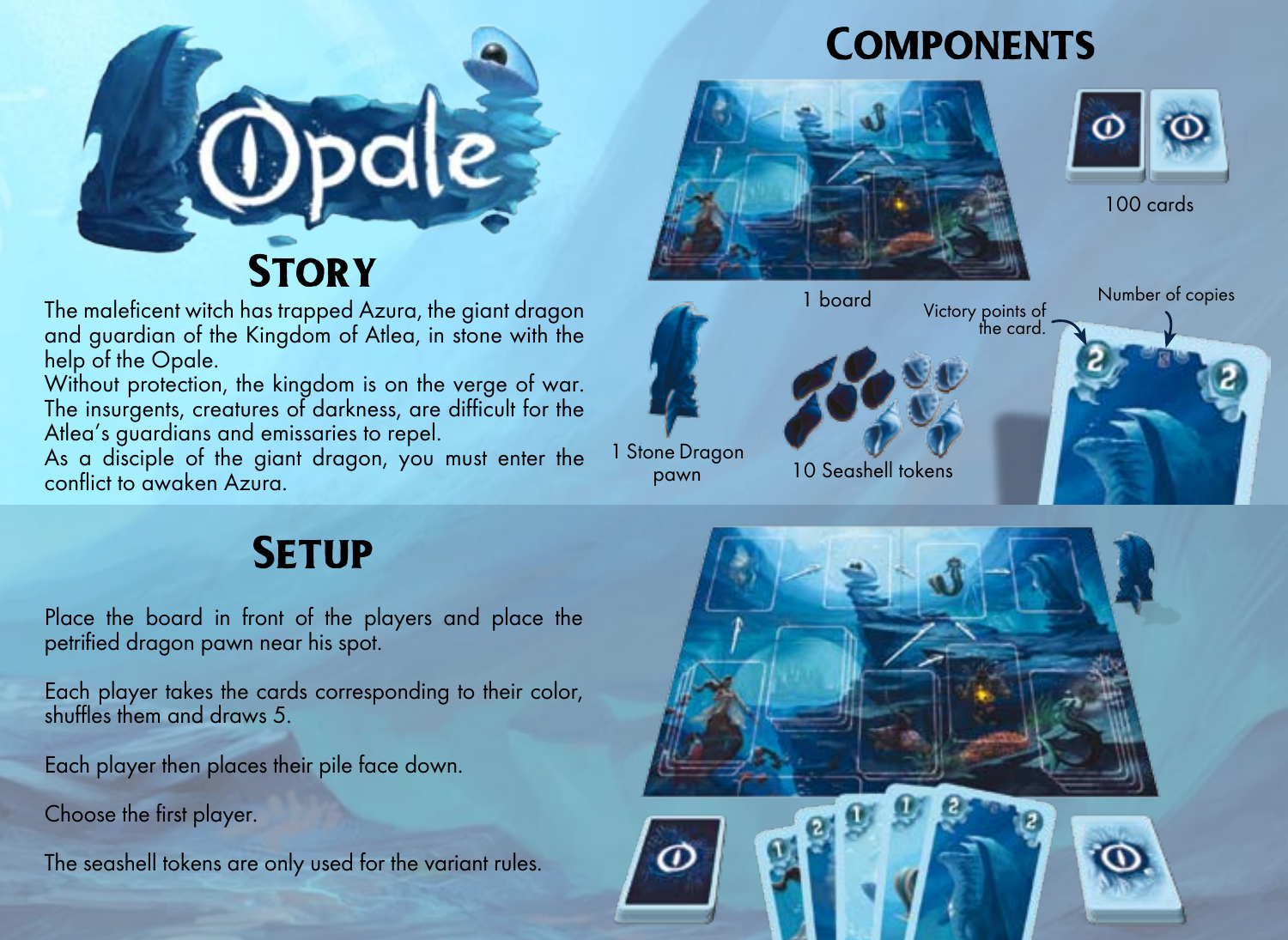# **GAME TURN:**

During their turn, a player must play one card or multiple identical cards, on the designated area of the board. If the number of cards reaches the requirements of the spot, the effect is triggered. The player then draws enough cards to complete their hand of 5 cards. It is now the next player's turn.

The board has two kinds of card spots: spots with one card silhouette and spots with several card silhouettes.

On the spot with one silhouette, players can place as many cards as wanted (one by one) until the effect is triggered. The cards are piled until they are picked up; players are not allowed to look at the covered cards.

On the spots with many silhouettes, players set one card on each silhouette. They can place as many cards as the number of silhouettes (or fewer). The player who sets the last card will trigger the effect.

Floriane places 2 Hunter cards, Thomas can only place one Hunter card and triggers the effect





## Triggering the effect

When a player triggers an effect, they follow one of the arrows from the last played card spot to the next. The player takes all the cards from that designated spot and adds them to their score pile face down. (Be careful not to mix your scoring pile with your draw pile). If no cards are present, the player takes nothing.

Some spots do not use an arrow. Those are detailed below.

### details of the spots



### 1…Octopus Hunter

The player who places the third Octopus Hunter card takes all the Coral Dragon cards on the board.

The three cards are then placed face up under the game board, near the Undersea city.

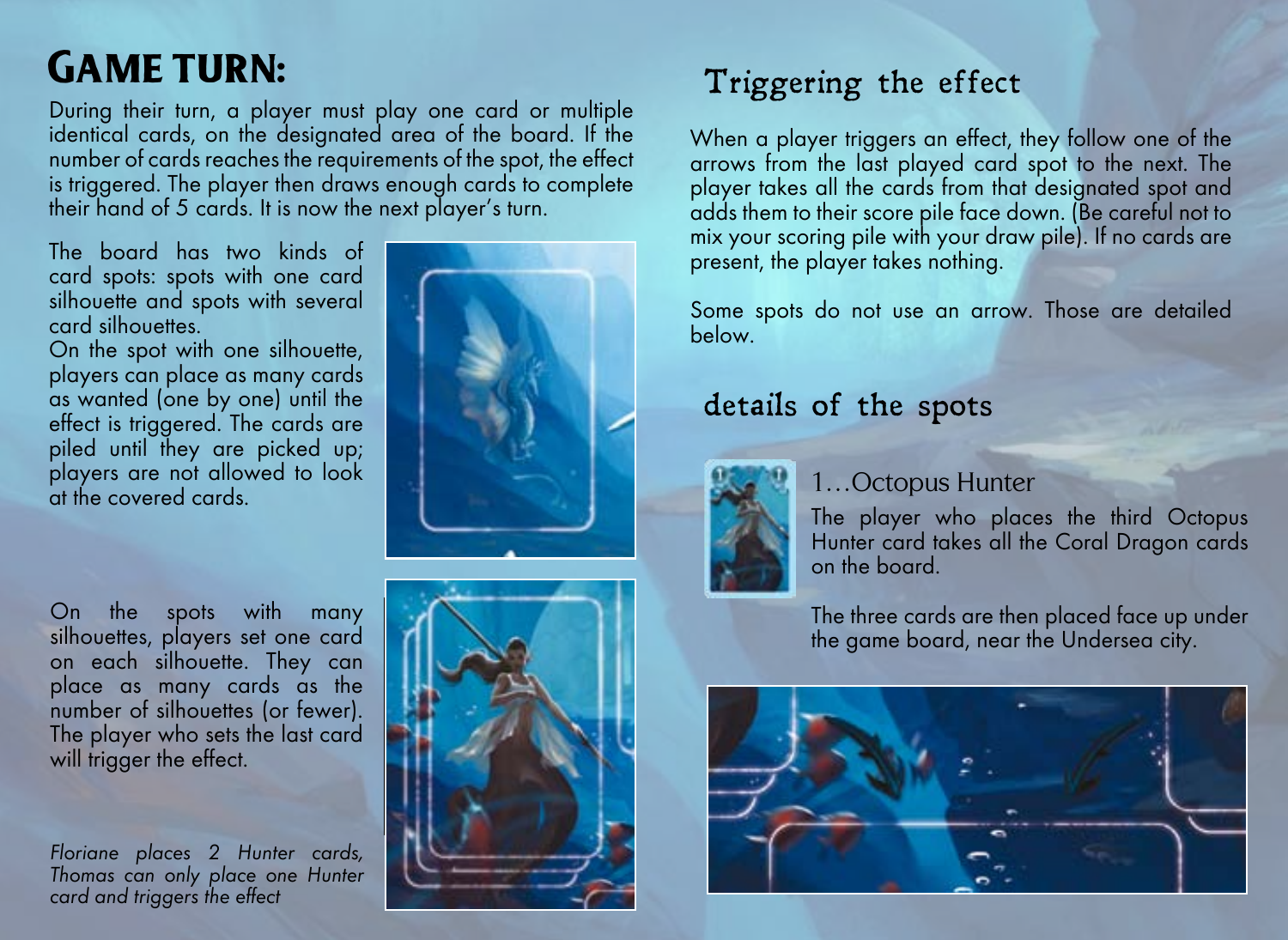

#### 2…Coral Dragon

Placing one or more Coral Dragon cards allows the player to take all the Mother of Pearl cards on the board.



### 6…Lava Golem

Placing one or more Lava Golem cards allows the player to take all the Sorcerer of the Abyss cards on the board.



#### 3…Mother of Pearl Placing the Mother of Pearl cards do not trigger effects.



#### 7…Guardian of Darkness

The player who places the 4th Guardian of Darkness card takes all 4 Guardian of Darkness cards.



#### 4…Sorcerer of the Abyss

Placing one **or** more Sorcerer of the Abyss cards allows the player to pick up all the Mother of Pearl cards or all the Petrified Dragon cards on the board.

If the player picks up at least one Petrified Dragon card, they also take the Dragon pawn. The player holding it can play with 6 cards in hand. If another player takes the Dragon pawn, they randomly choose one card from the hand of the previous holder and place it on top of that player's draw pile (The previous holder of the Dragon pawn is back to 5 cards).



5…Petrified Dragon Placing Petrified Dragon cards do not trigger effects.



### 8…Turtle rider

The player who places the second Turtle rider card can take all the Lava Golem cards or all the Sorcerer of the Abyss cards on the board. The two cards are then placed face up by the board, next to the Undersea City (see the Octopus Hunter description)

### 9…Undersea City

The player who places the third Undersea City card takes all the cards placed face up under the board (Octopus Hunter and Turtle Rider). Place the three Undersea City cards in one pile next to the board. The game ends when the third pile is made.